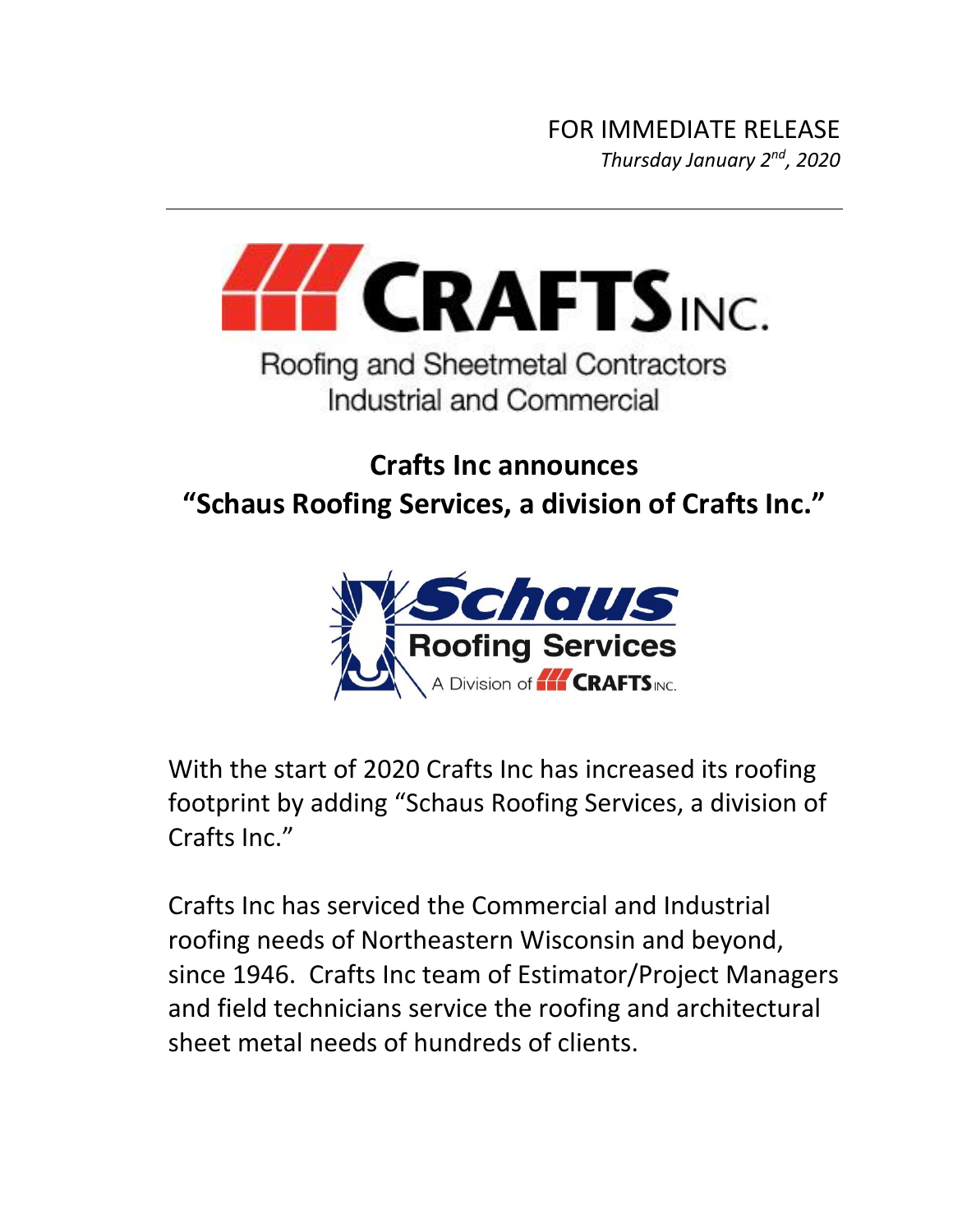The Manitowoc based Schaus family has been a fixture in the local roofing industry for over 90 years. Like most long lived roofing contractors they also started from humble beginnings servicing both residential and commercial roofing needs.

The Schaus business also took up Mechanical and HVAC contracting, and have grown to become a significant factor in those industries.

In 2019 in an effort to further focus their talents on the Mechanical and HVAC industry, the Schaus family reached out to Crafts Inc with an idea of partnering in the roofing industry.

At the end of 2019 the Schaus Roofing and Mechanical Inc "Roofing Department" assets were purchased by Crafts Inc. with the Schaus family renaming their continuing Mechanical and HVAC operations as "Schaus Mechanical  $Inc."$ 

Recognizing the legacy of the Schaus family's roofing efforts Crafts Inc created "Schaus Roofing Services, a division of Crafts Inc." as part of the Crafts Inc brands.

All Crafts Inc roofing and architectural operations are continuing.